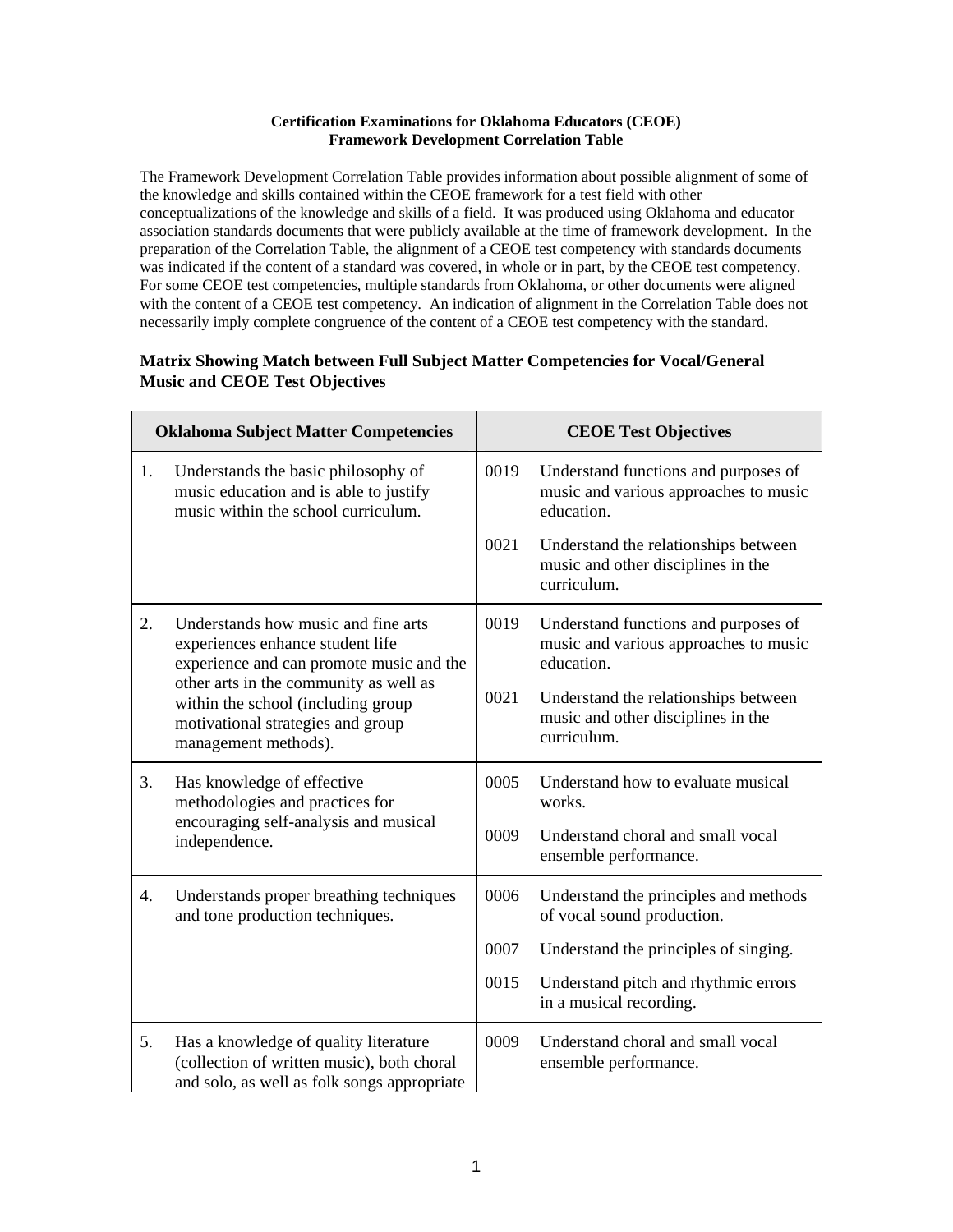| <b>Oklahoma Subject Matter Competencies</b> |                                                                                                                                                                             | <b>CEOE Test Objectives</b> |                                                                                                                                                                                                                                                                                        |
|---------------------------------------------|-----------------------------------------------------------------------------------------------------------------------------------------------------------------------------|-----------------------------|----------------------------------------------------------------------------------------------------------------------------------------------------------------------------------------------------------------------------------------------------------------------------------------|
|                                             | for children.                                                                                                                                                               |                             |                                                                                                                                                                                                                                                                                        |
| 6.                                          | Understands the changing voice, both<br>male and female.                                                                                                                    | 0006                        | Understand the principles and methods<br>of vocal sound production.                                                                                                                                                                                                                    |
| 7.                                          | Has knowledge of where to locate<br>professional consultants and printed music<br>resources such as music stores, music<br>publisher catalogues, and textbook<br>companies. | 0012                        | (OPTE) The teacher fosters positive<br>interaction with school colleagues,<br>parents/families, and organizations in<br>the community to actively engage them<br>in support of students' learning and<br>well-being.                                                                   |
| 8.                                          | Has a working knowledge of how to<br>coordinate vocal music with all academic<br>disciplines, including other fine arts areas.                                              | 0020                        | Understand how music relates to<br>culture and to other art forms.                                                                                                                                                                                                                     |
| 9.                                          | Has proficiency in piano, including<br>knowledge of scales, chords, and the<br>ability to warm up a choir and play simple<br>accompaniments.                                | 0003                        | Understand chordal structure and<br>harmonic function.                                                                                                                                                                                                                                 |
|                                             |                                                                                                                                                                             | 0008                        | Understand keyboard, percussion,<br>and other instruments used for<br>accompaniment.                                                                                                                                                                                                   |
|                                             |                                                                                                                                                                             | 0009                        | Understand choral and small vocal<br>ensemble performance.                                                                                                                                                                                                                             |
| 10.                                         | Participates in ongoing professional<br>development that includes involvement<br>with professional associations.                                                            | 0010                        | (OPTE) The teacher evaluates the<br>effects of his/her choices and actions<br>on others (students, parents, and other<br>professionals in the learning<br>community), modifies those actions<br>when needed, and actively seeks<br>opportunities for continued<br>professional growth. |
| 11.                                         | Has the ability to recognize and evaluate<br>sequential musical development for all<br>students, including those with disabilities.                                         | 0019                        | Understand functions and purposes of<br>music and various approaches to music<br>education.                                                                                                                                                                                            |
| 12.                                         | Has competency in conducting, including<br>the ability to show musical nuance (subtle<br>distinction or variation).                                                         | 0010                        | Understand techniques of conducting.                                                                                                                                                                                                                                                   |
|                                             |                                                                                                                                                                             | 0014                        | Understand vocal elements in a musical<br>recording.                                                                                                                                                                                                                                   |
| 13.                                         | Is able to prepare a series of lesson plans<br>appropriate to each teaching level $K-12$ .                                                                                  | 0001                        | (OPTE) The teacher understands how<br>students learn and develop and can<br>provide learning opportunities that<br>support their intellectual, social, and<br>physical development at all grade<br>levels, including early childhood,                                                  |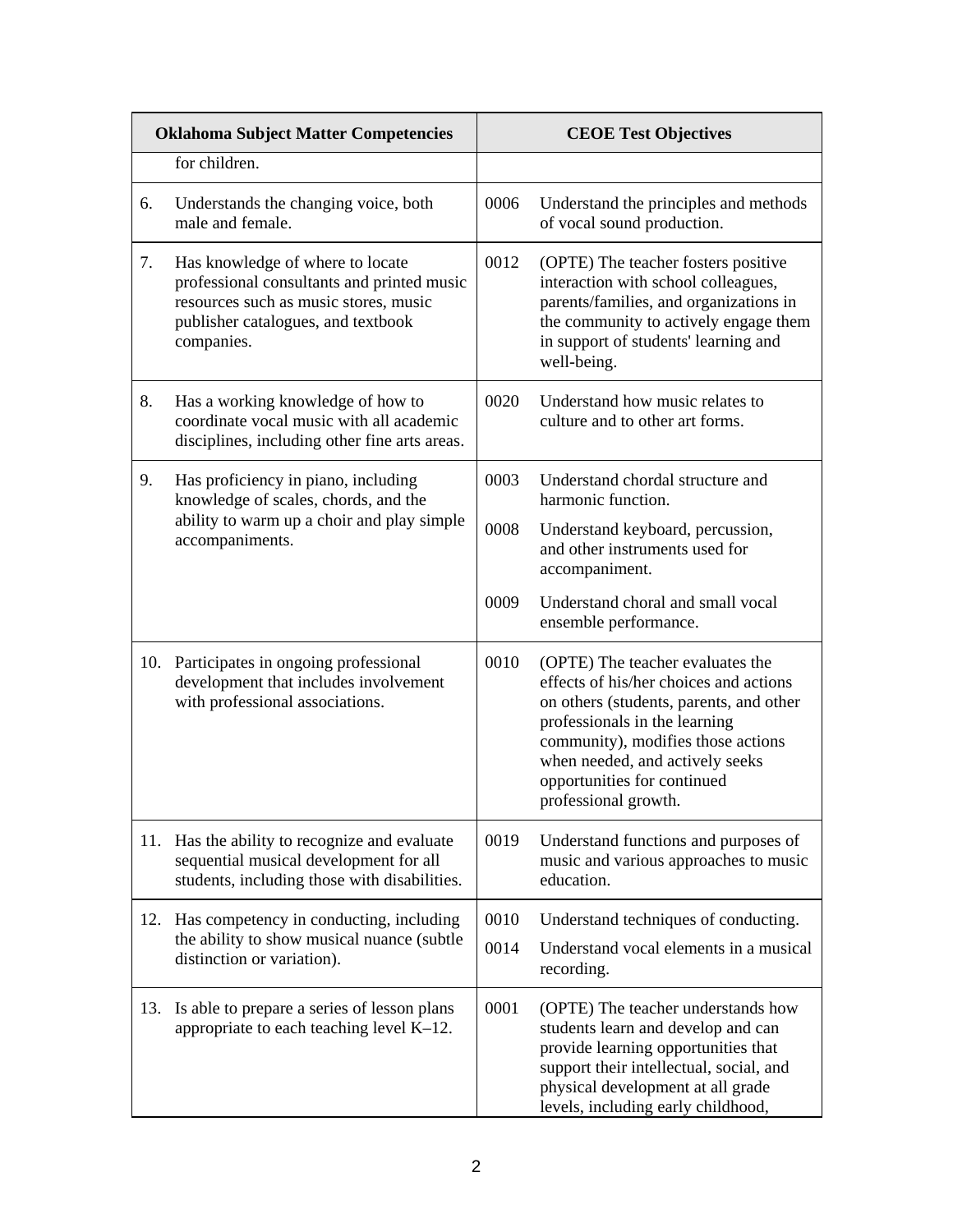| <b>Oklahoma Subject Matter Competencies</b>                                                                                          |      | <b>CEOE Test Objectives</b>                                                                                                                                                                                                                                           |  |
|--------------------------------------------------------------------------------------------------------------------------------------|------|-----------------------------------------------------------------------------------------------------------------------------------------------------------------------------------------------------------------------------------------------------------------------|--|
|                                                                                                                                      |      | elementary, middle level, and<br>secondary.                                                                                                                                                                                                                           |  |
|                                                                                                                                      | 0003 | (OPTE) The teacher uses best practices<br>related to motivation and behavior to<br>create learning environments that<br>encourage positive social interaction,<br>self-motivation, and active engagement<br>in learning, thus providing<br>opportunities for success. |  |
|                                                                                                                                      | 0005 | (OPTE) The teacher plans instruction<br>based upon curriculum goals,<br>knowledge of the teaching/learning<br>process, subject matter, students'<br>abilities and differences, and the<br>community, and adapts instruction<br>based upon assessment and reflection.  |  |
|                                                                                                                                      | 0006 | (OPTE) The teacher understands<br>curriculum integration processes and<br>uses a variety of instructional strategies<br>to encourage students' development of<br>critical thinking, problem solving, and<br>performance skills and effective use of<br>technology.    |  |
|                                                                                                                                      | 0007 | (OPTE) The teacher develops a<br>knowledge of and uses a variety of<br>effective communication techniques to<br>foster active inquiry, collaboration, and<br>supportive interaction in the classroom.                                                                 |  |
| 14. Has the ability to sing a diatonic (relating                                                                                     | 0002 | Understand the elements of melody.                                                                                                                                                                                                                                    |  |
| to a musical scale having eight tones to<br>the octave and using a fixed pattern of<br>intervals without chromatic deviation)        | 0006 | Understand the principles and methods<br>of vocal sound production.                                                                                                                                                                                                   |  |
| melody at sight, using a consistent sight<br>singing method and the skill to teach that<br>method appropriately at each grade level. | 0012 | Understand the elements of melody and<br>harmony in a musical recording.                                                                                                                                                                                              |  |
|                                                                                                                                      | 0019 | Understand functions and purposes of<br>music and various approaches to music<br>education.                                                                                                                                                                           |  |
| Has the ability to count rhythms using a<br>15.<br>consistent rhythmic reading system and                                            | 0001 | Understand musical notation and<br>related concepts.                                                                                                                                                                                                                  |  |
| the skills to teach that method<br>appropriately at each grade level.                                                                | 0013 | Understand the elements of rhythm,                                                                                                                                                                                                                                    |  |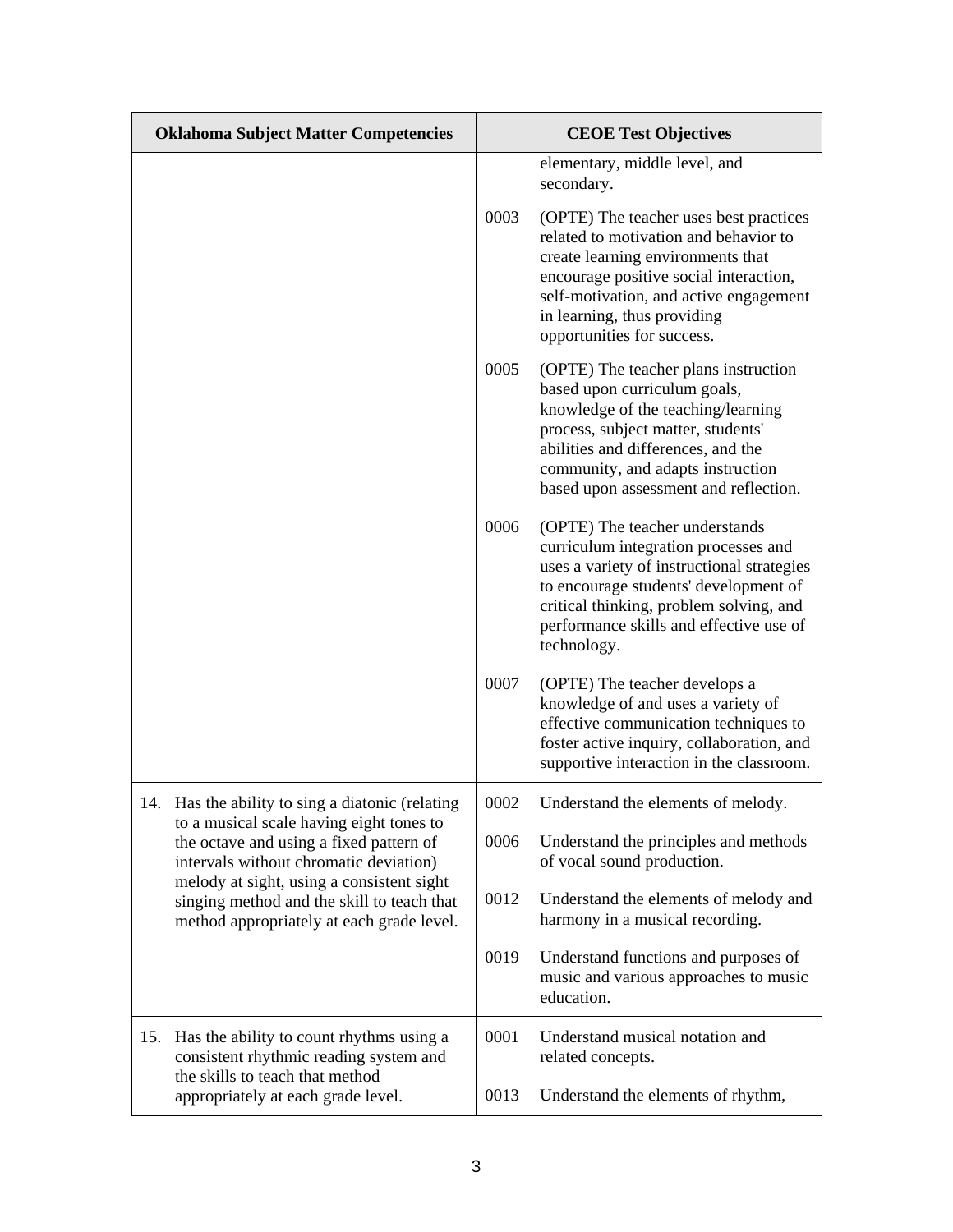| <b>Oklahoma Subject Matter Competencies</b> |                                                                                                                                                                                                                                                                                                                                                                                                             | <b>CEOE Test Objectives</b> |                                                                                                                                                                |
|---------------------------------------------|-------------------------------------------------------------------------------------------------------------------------------------------------------------------------------------------------------------------------------------------------------------------------------------------------------------------------------------------------------------------------------------------------------------|-----------------------------|----------------------------------------------------------------------------------------------------------------------------------------------------------------|
|                                             |                                                                                                                                                                                                                                                                                                                                                                                                             | 0019                        | tempo, and dynamics in a musical<br>recording.<br>Understand functions and purposes of<br>music and various approaches to music<br>education.                  |
|                                             |                                                                                                                                                                                                                                                                                                                                                                                                             |                             |                                                                                                                                                                |
| 16.                                         | Has knowledge of the music education<br>approaches such as Carl Orff, Zoltar<br>Kodaly, and Jaques-Dalcroze and is able<br>to prepare and teach a lesson according to<br>each of these approaches.                                                                                                                                                                                                          | 0019                        | Understand functions and purposes of<br>music and various approaches to music<br>education.                                                                    |
| 17.                                         | Has broad knowledge and understanding<br>of music history, including various styles,<br>periods, and cultures.                                                                                                                                                                                                                                                                                              | 0011                        | Understand the historical or cultural<br>context of a work in a musical<br>recording.                                                                          |
|                                             |                                                                                                                                                                                                                                                                                                                                                                                                             | 0016                        | Understand music from Europe.                                                                                                                                  |
|                                             |                                                                                                                                                                                                                                                                                                                                                                                                             | 0017                        | Understand music from North and<br>South America.                                                                                                              |
|                                             |                                                                                                                                                                                                                                                                                                                                                                                                             | 0018                        | Understand music from Africa and<br>Asia.                                                                                                                      |
|                                             | 18. Has broad knowledge and understanding<br>of a variety of music and musical practices<br>representative of different cultural and<br>ethnic groups.                                                                                                                                                                                                                                                      | 0016                        | Understand music from Europe.                                                                                                                                  |
|                                             |                                                                                                                                                                                                                                                                                                                                                                                                             | 0017                        | Understand music from North and<br>South America.                                                                                                              |
|                                             |                                                                                                                                                                                                                                                                                                                                                                                                             | 0018                        | Understand music from Africa and<br>Asia.                                                                                                                      |
| 19.                                         | Has the ability to use technology in the<br>music classroom, such as basic knowledge<br>of MIDI (musical instrument digital<br>interface); sequencing and notation<br>software programs; basic computer skills<br>(word processing and page layout<br>software programs); sound system setup,<br>including microphone placement and<br>operating a mixing console; and setting up<br>and making recordings. | 0004                        | Understand music from Africa and<br>Asia.                                                                                                                      |
|                                             |                                                                                                                                                                                                                                                                                                                                                                                                             | 0009                        | Understand choral and small vocal<br>ensemble performance.                                                                                                     |
| 20.                                         | Understands basic laws of copyright<br>pertaining to the correct use of<br>copyrighted printed music and related                                                                                                                                                                                                                                                                                            | 0013                        | (OPTE) The teacher understands the<br>legal aspects of teaching, including the<br>rights of students and parents/<br>families, as well as the legal rights and |